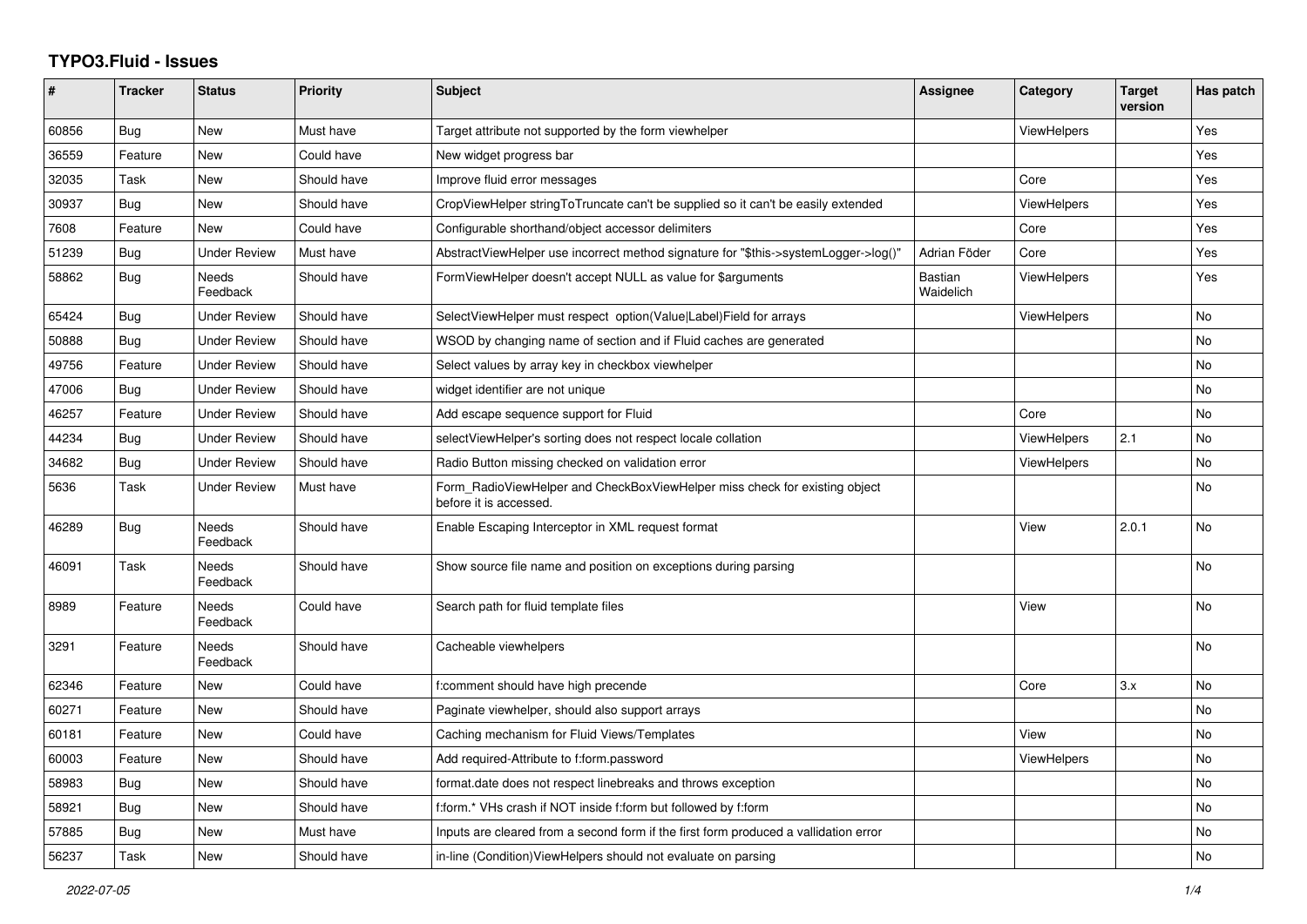| #     | <b>Tracker</b> | <b>Status</b> | <b>Priority</b> | <b>Subject</b>                                                                            | <b>Assignee</b> | Category           | <b>Target</b><br>version | Has patch |
|-------|----------------|---------------|-----------------|-------------------------------------------------------------------------------------------|-----------------|--------------------|--------------------------|-----------|
| 54284 | Bug            | <b>New</b>    | Should have     | Default Option for Switch/Case VH                                                         |                 | ViewHelpers        |                          | <b>No</b> |
| 52591 | <b>Bug</b>     | New           | Should have     | The Pagination Widget broken for joined objects                                           |                 |                    |                          | No        |
| 52419 | Bug            | New           | Should have     | Wrong PHPDocs notation for default value inline f:translate viewhelper                    |                 |                    | 2.0                      | No        |
| 51277 | Feature        | New           | Should have     | ViewHelper context should be aware of actual file occurrence                              |                 |                    |                          | No        |
| 51100 | Feature        | <b>New</b>    | Must have       | Links with absolute URI should have the option of URI Scheme                              |                 | ViewHelpers        |                          | <b>No</b> |
| 49600 | <b>Bug</b>     | <b>New</b>    | Should have     | f:form tag shown as a HTML on frontend                                                    |                 | <b>ViewHelpers</b> |                          | No        |
| 49038 | Bug            | <b>New</b>    | Must have       | form.select does not select the first item if prependOptionValue is used                  |                 |                    |                          | No        |
| 47669 | Task           | <b>New</b>    | Should have     | FormViewHelper does not define the default request method                                 |                 |                    |                          | No        |
| 46545 | Feature        | <b>New</b>    | Should have     | Better support for arrays in options of SelectViewHelper                                  |                 |                    |                          | <b>No</b> |
| 45394 | Task           | <b>New</b>    | Should have     | Forwardport Unit test for standalone view                                                 |                 | View               |                          | <b>No</b> |
| 45384 | <b>Bug</b>     | New           | Must have       | Persisted entity object in widget-configuration cannot be deserialized (after reload)     |                 | Widgets            | 2.0.1                    | No        |
| 45153 | Feature        | New           | Should have     | f:be.menus.actionMenuItem - Detection of the current select option is insufficient        |                 |                    |                          | No        |
| 43072 | Task           | New           | Should have     | Remove TOKENS for adding templates fallback in Backporter                                 |                 | View               |                          | No        |
| 43071 | Task           | <b>New</b>    | Should have     | Remove TOKENS for adding fallback teplates in B                                           |                 |                    |                          | No        |
| 42743 | Task           | <b>New</b>    | Should have     | Remove inline style for hidden form fields                                                |                 |                    |                          | No        |
| 42397 | Feature        | New           | Should have     | Missing viewhelper for general links                                                      |                 |                    |                          | No        |
| 40081 | Feature        | New           | Should have     | Allow assigned variables as keys in arrays                                                |                 |                    |                          | No        |
| 40064 | Bug            | New           | Must have       | Multiselect is not getting persisted                                                      |                 | <b>ViewHelpers</b> |                          | No        |
| 39990 | Bug            | New           | Should have     | Same form twice in one template: hidden fields for empty values are only rendered<br>once |                 | Core               |                          | No        |
| 39936 | Feature        | New           | Should have     | registerTagAttribute should handle default values                                         |                 | <b>ViewHelpers</b> |                          | No        |
| 38369 | Bug            | New           | Must have       | Resource ViewHelpers should not fall back to request package                              |                 | View               |                          | No        |
| 38130 | Feature        | New           | Should have     | Checkboxes and multiple select fields should have an assignable default value             |                 |                    |                          | No        |
| 37619 | <b>Bug</b>     | New           | Should have     | Fatal Error when using variable in name attribute of Section ViewHelper                   |                 | ViewHelpers        |                          | No        |
| 36655 | Bug            | New           | Should have     | <b>Pagination Links</b>                                                                   |                 | Widgets            |                          | No        |
| 36410 | Feature        | New           | Should have     | Allow templates to send arguments back to layout                                          |                 | <b>ViewHelpers</b> |                          | No        |
| 34309 | Task           | <b>New</b>    | Could have      | Unknown ViewHelpers cause exception - should be handled more graceful                     |                 | <b>ViewHelpers</b> |                          | No        |
| 33215 | Feature        | New           | Should have     | RFC: Dynamic values in ObjectAccess paths                                                 |                 |                    |                          | No        |
| 31955 | Feature        | New           | Should have     | f:uri.widget                                                                              |                 | Widgets            |                          | No        |
| 30555 | Feature        | New           | Could have      | Make TagBuilder more extensible                                                           |                 | Core               |                          | No        |
| 28554 | Bug            | <b>New</b>    | Should have     | (v4) implement feature flag to disable caching                                            |                 |                    |                          | No        |
| 28553 | Bug            | <b>New</b>    | Should have     | improve XHProf test setup                                                                 |                 |                    |                          | No        |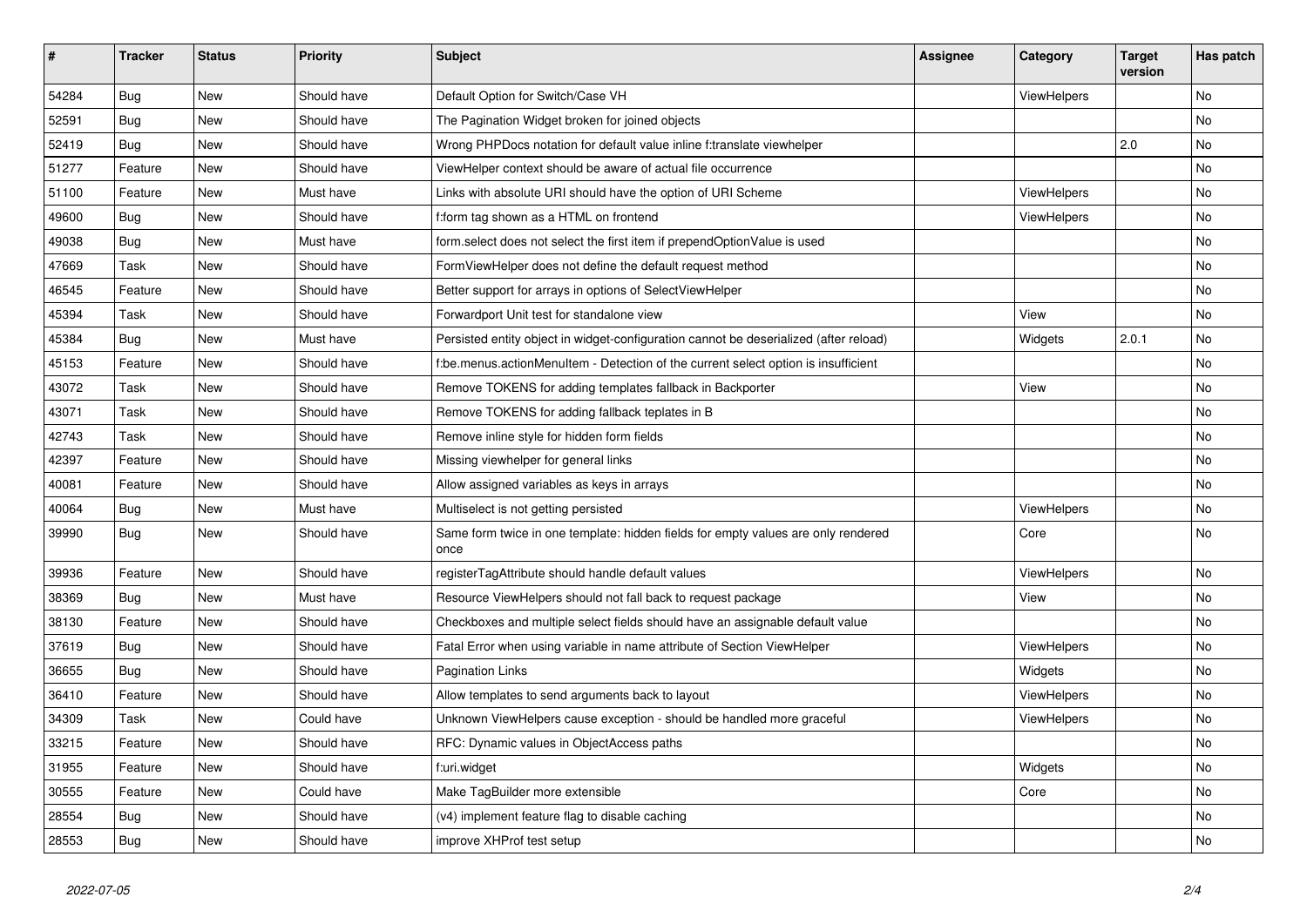| #     | <b>Tracker</b> | <b>Status</b>       | <b>Priority</b>      | <b>Subject</b>                                                                                              | <b>Assignee</b>             | Category           | <b>Target</b><br>version | Has patch      |
|-------|----------------|---------------------|----------------------|-------------------------------------------------------------------------------------------------------------|-----------------------------|--------------------|--------------------------|----------------|
| 28552 | Bug            | New                 | Should have          | (v5) write ViewHelper test for compiled run; adjust functional test to do two passes<br>(uncached & cached) |                             |                    |                          | N <sub>o</sub> |
| 28550 | Bug            | New                 | Should have          | (v4) make widgets cacheable, i.e. not implement childnodeaccess interface                                   |                             |                    |                          | <b>No</b>      |
| 28549 | Bug            | New                 | Should have          | make widgets cacheable, i.e. not implement childnodeaccess interface                                        |                             |                    |                          | <b>No</b>      |
| 27607 | Bug            | New                 | Must have            | Make Fluid comparisons work when first element is STRING, second is NULL.                                   |                             | Core               |                          | N <sub>o</sub> |
| 26664 | Task           | <b>New</b>          | Won't have this time | Clean up Form ViewHelpers                                                                                   |                             | <b>ViewHelpers</b> |                          | No             |
| 26658 | Task           | New                 | Won't have this time | Make Form ViewHelpers consistent                                                                            |                             | <b>ViewHelpers</b> |                          | <b>No</b>      |
| 10911 | Task           | New                 | Should have          | Tx_Fluid_ViewHelpers_Form_AbstractFormViewHelper->renderHiddenIdentityField<br>should be more reliable      |                             | <b>ViewHelpers</b> |                          | <b>No</b>      |
| 10472 | Feature        | <b>New</b>          | Could have           | Fluid Standalone distribution                                                                               |                             | Core               |                          | <b>No</b>      |
| 8648  | Bug            | <b>New</b>          | Should have          | format.crop ViewHelper should support all features of the crop stdWrap function                             |                             | <b>ViewHelpers</b> |                          | <b>No</b>      |
| 3481  | <b>Bug</b>     | New                 | Should have          | Use ViewHelperVariableContainer in PostParseFacet                                                           |                             | Core               |                          | N <sub>o</sub> |
| 54195 | Task           | <b>New</b>          | Should have          | Rename and move FormViewHelper's errorClass value, currently 'f3-form-error'                                | Adrian Föder                | <b>ViewHelpers</b> |                          | <b>No</b>      |
| 59057 | Bug            | <b>Under Review</b> | Must have            | Hidden empty value fields shoud be disabled when related field is disabled                                  | Bastian<br>Waidelich        | <b>ViewHelpers</b> |                          | <b>No</b>      |
| 53806 | <b>Bug</b>     | <b>Under Review</b> | Should have          | Paginate widget maximumNumberOfLinks rendering wrong number of links                                        | Bastian<br>Waidelich        | Widgets            |                          | <b>No</b>      |
| 55008 | Bug            | <b>Under Review</b> | Should have          | Interceptors should be used in Partials                                                                     | Christian Müller            |                    |                          | <b>No</b>      |
| 33628 | <b>Bug</b>     | Needs<br>Feedback   | Must have            | Multicheckboxes (multiselect) for Collections don't work                                                    | Christian Müller            | <b>ViewHelpers</b> |                          | No             |
| 3725  | Feature        | New                 | Could have           | <b>CSS Engine</b>                                                                                           | Christian Müller            | ViewHelpers        |                          | No             |
| 37095 | Feature        | New                 | Should have          | It should be possible to set a different template on a Fluid TemplateView inside an<br>action               | Christopher<br>Hlubek       |                    |                          | No             |
| 43346 | Feature        | <b>Under Review</b> | Should have          | Allow property mapping configuration via template                                                           | Karsten<br>Dambekalns       | <b>ViewHelpers</b> | 2.1                      | No             |
| 8491  | Task           | Needs<br>Feedback   | Should have          | link.action and uri.action differ in absolute argument                                                      | Karsten<br>Dambekalns       | <b>ViewHelpers</b> |                          | <b>No</b>      |
| 36662 | Bug            | Needs<br>Feedback   | Should have          | Checked state isn't always correct when property is collection                                              | Kevin Ulrich<br>Moschallski | ViewHelpers        | 1.1.1                    | <b>No</b>      |
| 52640 | Feature        | <b>Under Review</b> | Should have          | Create an UnlessViewHelper as opposite to the IfViewHelper                                                  | Marc Neuhaus                |                    |                          | <b>No</b>      |
| 40998 | Bug            | Under Review        | Should have          | Missing parent request namespaces in form field name prefix                                                 | Sebastian<br>Kurfuerst      | ViewHelpers        | 1.1.1                    | No.            |
| 28551 | <b>Bug</b>     | Accepted            | Should have          | (v4) backport VHTest                                                                                        | Sebastian<br>Kurfuerst      |                    |                          | N <sub>o</sub> |
| 5933  | Feature        | Accepted            | Should have          | Optional section rendering                                                                                  | Sebastian<br>Kurfuerst      | <b>ViewHelpers</b> |                          | <b>No</b>      |